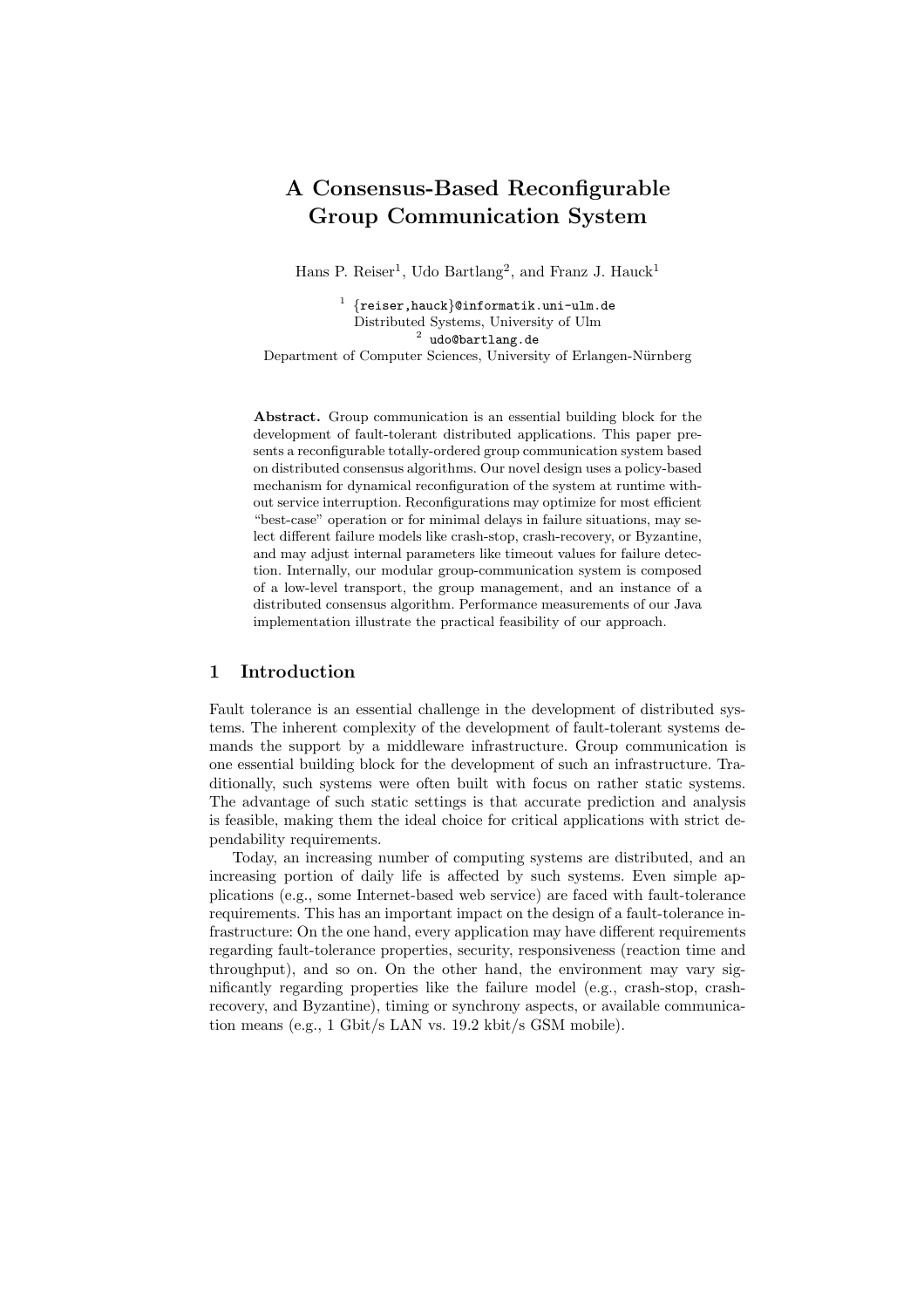For the construction of a fault-tolerance infrastructure, this has two important impacts: First, best service quality will be obtained if the infrastructure allows application- and environment-specific tailoring depending on the requirements of the application and the properties of the environments. Second, the infrastructure needs to support flexible run-time adaptation, as both the needs of the application and the environment may change dynamically at runtime.

Let us, for example, consider the failure model: A crash-stop model, where processes either function correctly or have failed permanently, has the advantage of least complexity and minimal overhead, so it might have initially been chosen for some system. However, a crashed node can not simply recover and continue operation in this configuration.

Because of this disadvantage, the failure model might be adjusted to crashrecovery at some point. Typically, this requires some stable storage to keep critical state across crashes. Thus, it slightly increases the overhead of all operations, but nodes can seamlessly continue operation after recovery.

Finally, our distributed application might be confronted with changed security considerations that lead to the demand of intrusion tolerance. Such demand is satisfied by reconfiguring the system to support a Byzantine failure model, which allows to tolerate even malicious intrusions (as long as the number of faulty nodes is not too high, typically less than one third of all nodes).

In order to support such adaptive fault tolerance in our AspectIX middleware system [17], we were faced with the need of an adequate support for tailoring and run-time adaptation at the group-communication level. Existing systems for group communication could not meet our requirements regarding these issues. If run-time adaptation is supported in existing systems at all, it is typically limited to changing group membership or, in some cases, dynamically adjusting timing parameters of failure detector modules.

Our AspectIX group communication system (AGC) uses an encapsulated consensus module to obtain total order. This generic module allows many possible specializations and thus provides an ideal basis for application-specific tailoring. These specializations include the classic Paxos algorithm [13] and variants for low latency as well as for crash-stop, crash-recovery, and Byzantine failure models. As our system supports complete dynamic reconfiguration, it meets the requirement of flexible run-time adaptation.

This paper is structured as follows. Section 2 discusses related work on consensus algorithms and group communication. Section 3 presents the general architecture of our system. Section 4 describes our generic consensus implementation and its specializations. Section 5 discusses the implications of run-time reconfiguration in detail and Section 6 shows run-time measurements, which illustrate the performance of our Java implementation. Finally, Section 7 concludes.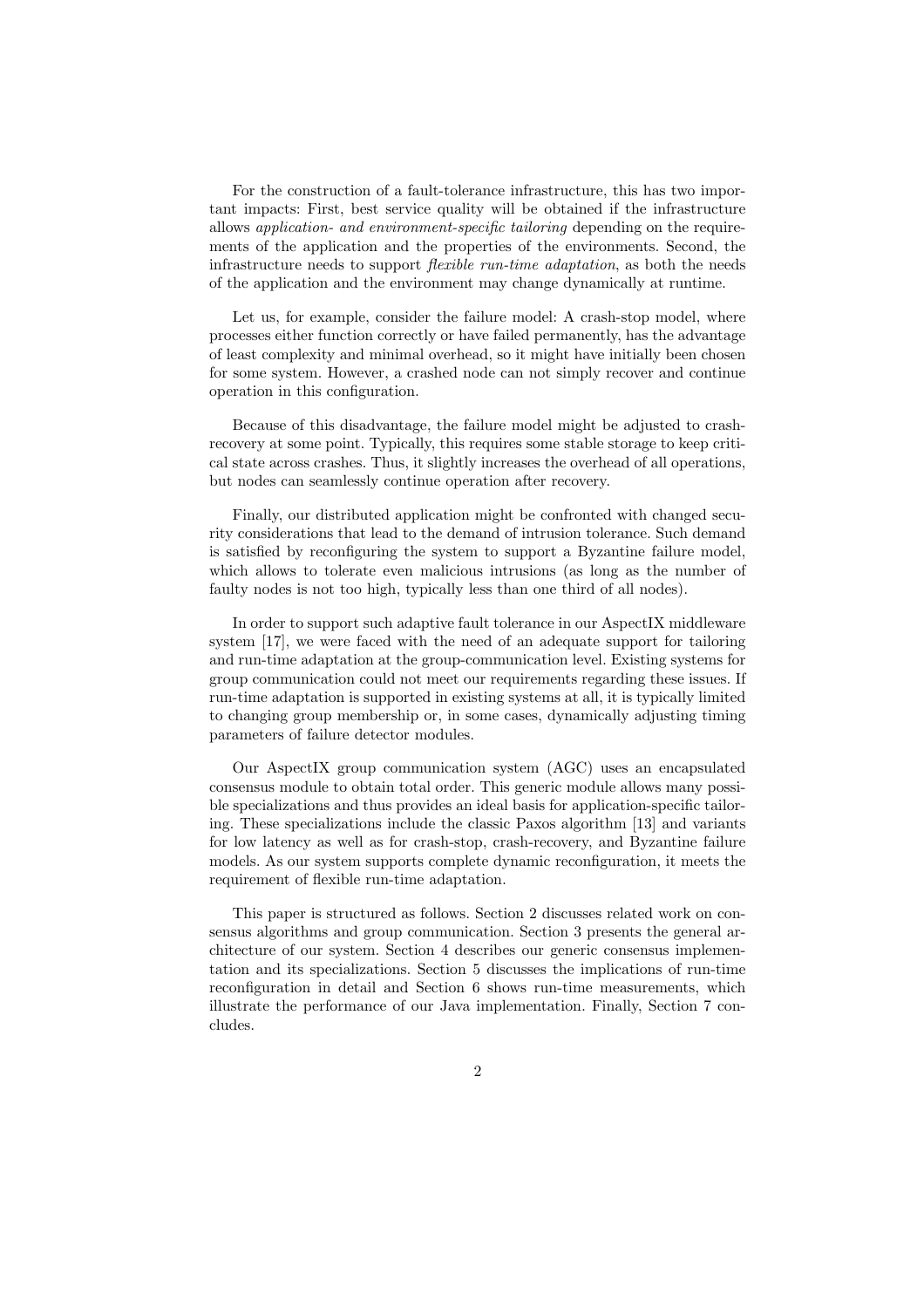# 2 Related Work

#### 2.1 Distributed Consensus

In an asynchronous distributed system, deterministic consensus is impossible if at least one node fails; this fact is well-known as FLP impossibility [9]. Unfortunately, most distributed systems (e.g., those that use today's Internet as communication infrastructure) cannot count on synchrony. Consequently, all practical algorithms must be built on some partially synchronous model that is strong enough to avoid the FLP impossibility, but that is also weak enough to have realistic assumptions on the basic communication system.

Distributed consensus in systems without synchrony was probably first addressed by Lamport with the Paxos algorithm [13]. Subsequently, several authors provided further work on Paxos [2, 16], describing variants for crash-stop as well as for crash-recovery without stable storage. The idea of Brasileiro et al. [3] may also be applied to Paxos to obtain a fast (i.e., low-latency) variant. Castro presented variants of a practical consensus algorithm for the Byzantine failure model [6]. Due to structural similarities with the Paxos algorithm for the crash-recovery model, this algorithm is also referred to as "Byzantine Paxos".

Other authors have used different approaches to distributed consensus. Chandra & Toueg [7] introduced the idea of unreliable failure detectors to encapsulate the additional assumptions that are necessary to solve consensus in asynchronous systems. This allows using the same consensus algorithm with different, environment-specific implementations of the failure detector. The ABBA algorithm [4] works in a completely asynchronous system with Byzantine failures using randomization. However, these works do not focus on issues related to tailoring and reconfiguring service properties.

A few works are closely related to ours regarding the generalization of consensus for offering configurable variants with a generic interface. The General Agreement Framework (GAF) [11] bases on the algorithm of Chandra & Toueg and allows parameterization at instantiation time. It mainly allows to select predicates for considering nodes crashed or alive, for judging proposed values as acceptable, and for allowing early decisions. The Generic Consensus Service (GCS) [10] of Guerraoui and Schiper aims at providing a reusable service that allows solving various problems, including atomic commit, group membership, and group communication. DisCusS [5], a distributed consensus service, is based on self-adapting failure detectors, which allow optimizing the performance of consensus by reducing false suspicions of the failure detector. Some existing work addresses the question of adaption at the failure detectors level. Bertier et al. [1] analyze the effect on service quality that dynamically adjusting the frequency of periodic alive-messages and the timeout period achieves based on system monitoring.

However, all these systems use a fixed crash-stop (or crash-recovery) model and limit run-time adaptation to changing timing parameters. In contrast, our work addresses a broader scope of configurability: First, reconfiguration may affect the system model (including a Byzantine failure model), various struc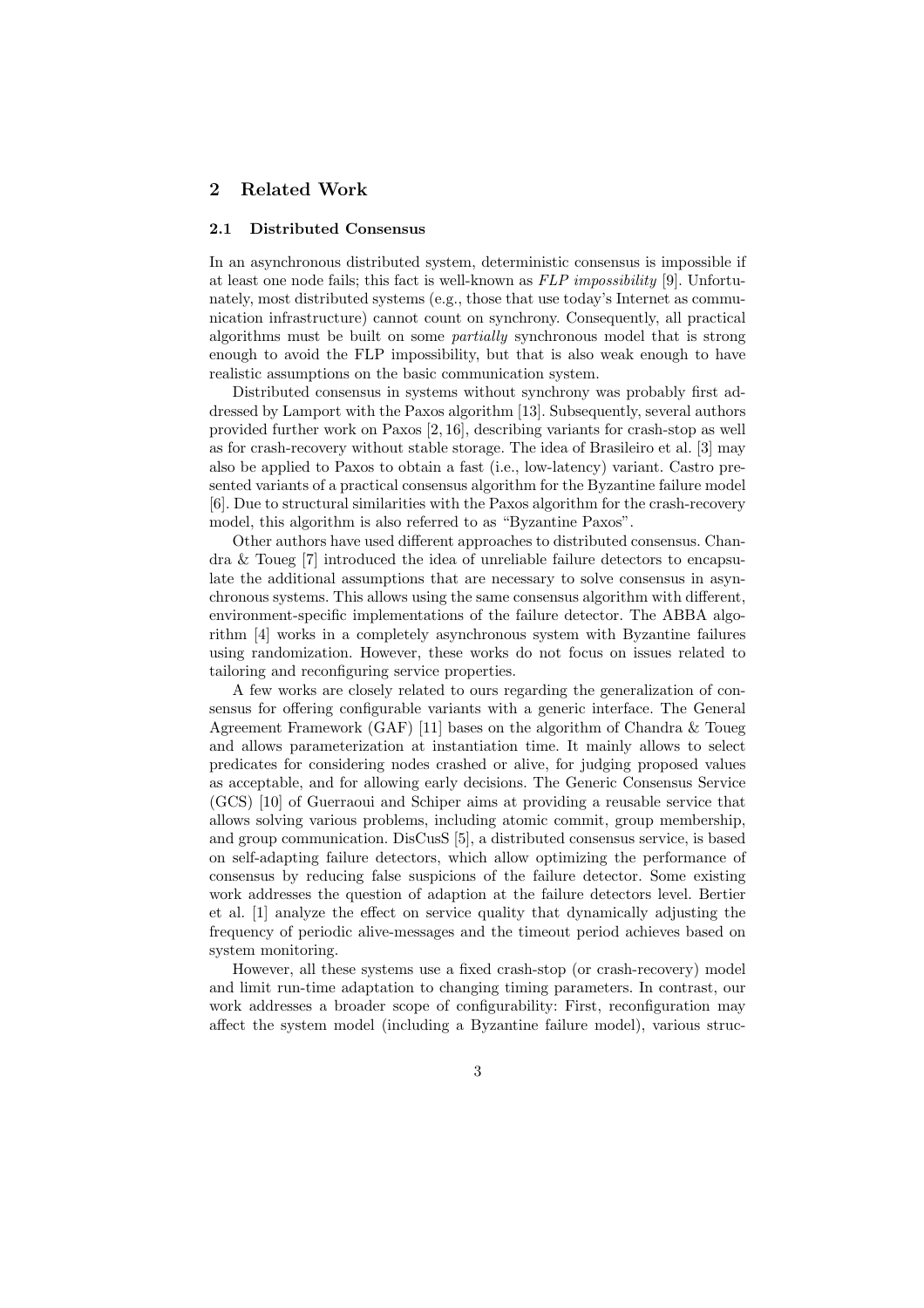tural variants for different optimization goals, and timing parameters. Second, all configuration may also be dynamically adjusted at run-time.

#### 2.2 Group Communication

Group communication, or total-order multicast, has been addressed by many researches for more than two decades, as it is without doubt an essential mechanism for constructing reliable distributed systems. The survey of Défago, Schiper, and Urbán [8] gives an extensive overview about around 60 known group-communication systems.

One approach to total-order group communication, first proposed by Chandra & Toueg [7], is to transform this problem into the consensus problem. Several practical group communication systems use such approach and apply a modularization that builds upon some kind of consensus module. Mostefaoui and Raynal [15] describe a optimization that restricts the use of the consensus algorithm to situations where asynchrony and crashes prevent nodes from obtaining a simple agreement on message order. Eden [12] is a group communication system based on the above-mentioned Generic Agreement Framework [11]. Unfortunately, no performance characteristics or further details have been published. Larrea et al. [14] also used the Chandra & Toueg algorithm to implement totally-ordered broadcast and evaluated the resulting performance. Rodrigues and Raynal [18] apply the Chandra & Toueg transformation—which assumes a crash-stop failure model— to the crash-recovery model.

All described systems, however, have a slightly different focus than our system, as we place emphasis on a broader scope for configuration (e.g., crash-stop, crash-recovery, and Byzantine failure model) and on integrated support for flexible run-time reconfiguration.

# 3 Design of the Consensus-Based Reconfigurable Group Communication System

#### 3.1 Overview

The group communication system has a modular design as shown in Figure 1. The core component of any communication group is Group. It implements the interface that is visible to the client. This interface offers methods to send and receive group messages, as well as to configure the group by adjusting group membership or group policies.

The Consensus component is used to obtain a total order of all group messages. A variety of implementations are available, each with different quality-ofservice properties.

Both components use an instance of ComSys. ComSys encapsulates the lowlevel communication between all participating nodes. For this purpose, it offers unidirectional one-to-one and one-to-many communication, as well as networkindependent addressing of nodes.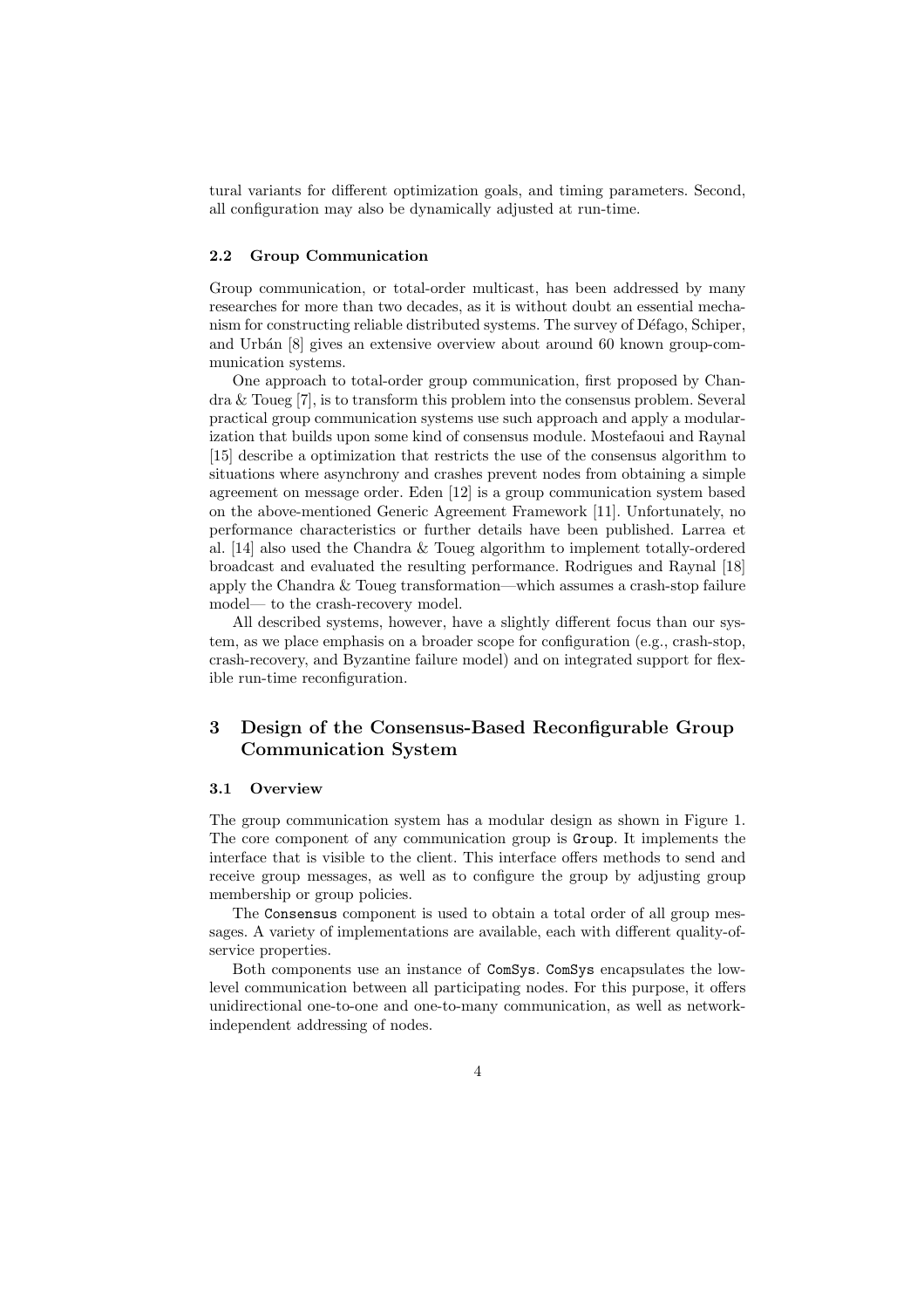

Fig. 1. Modular Structure of the AspectIX Group Communication System (AGC)

The configuration of all three main components is described by a GroupPolicy. This policy is defined at group creation time and may later be changed by the dynamic reconfiguration process.

# 3.2 ComSys: The Low-Level Communication System

The ComSys component has to fulfil a set of tasks: It represents an abstraction that encapsulates the specific mechanisms used for communication (e.g., TCP, TLS, SOAP/HTTP). It handles failures by queueing messages and reestablishing connections after failures. It supports a crash-recovery model by providing network-independent addressing, as a recovered node may, e.g., use a different dynamically assigned IP address or a different TCP port number. Finally, it offers a fully asynchronous (non-blocking) sending primitive to the other components. The internal structure of ComSys is outlined in Figure 2. The design supports multi-threaded use by the client, i.e., multiple client threads may simultaneously send or receive messages.

All internal sub-components of Group and Consensus share the same ComSys instance. Each message is tagged with a message type to allow a direct delivery to the appropriate entity. Each entity that accesses ComSys may obtain a ComIdAdapter object and may register a MessageListener. The ComIdAdapter automatically tags all outgoing messages with a specific message type. All incoming messages of a specific type are forwarded to the corresponding set of MessageListener instances.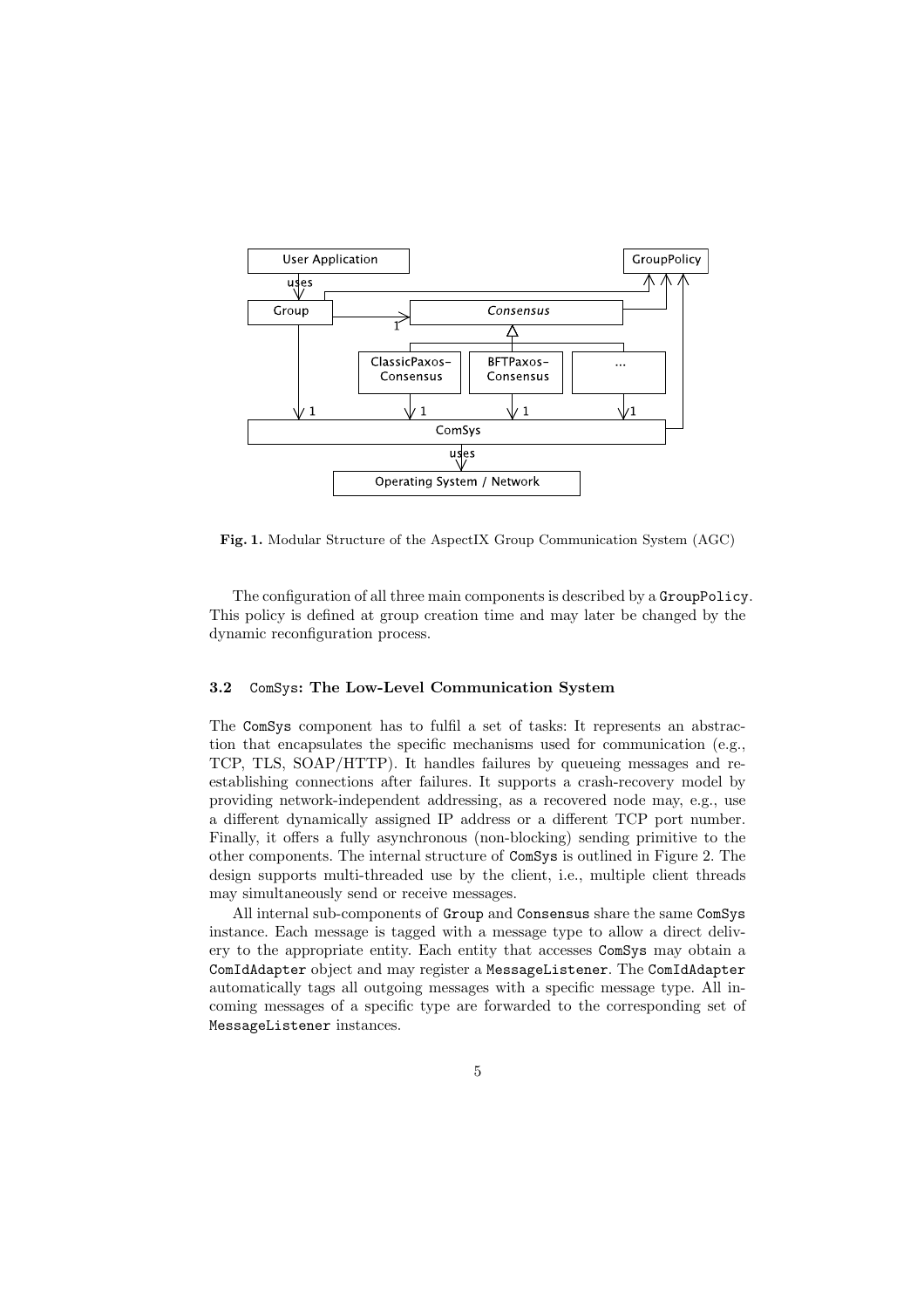

Fig. 2. Internal Structure of the Low-Level ComSys



Fig. 3. Interface of the Group component

At the bottom end, ComSys internally uses two active threads: Outgoing messages are handled by the ConnectionHandler. It queues messages, sends messages to available destinations, and handles re-establishment of low-level connections after failures. The ConnectionListener is responsible for all in-going connections and forwards all received messages to the appropriate MessageListener.

The group policy allows configuring the ComSys. Besides the low-level channel type (currently TCP or TLS; extensions for, e.g., SOAP/HTML are easily added), it allows configuring type-specific parameters like whether to use available hardware multi-cast mechanisms or timing parameters for re-establishing low-level connections.

# 3.3 Group: The Core Component

Group is the principal module of any instance of the group communication system. It provides the upper-level interface for the application (see Figure 3). Methods are provided for sending and receiving group messages as well as for configuring the system. In our group model, we distinguish three classes of nodes: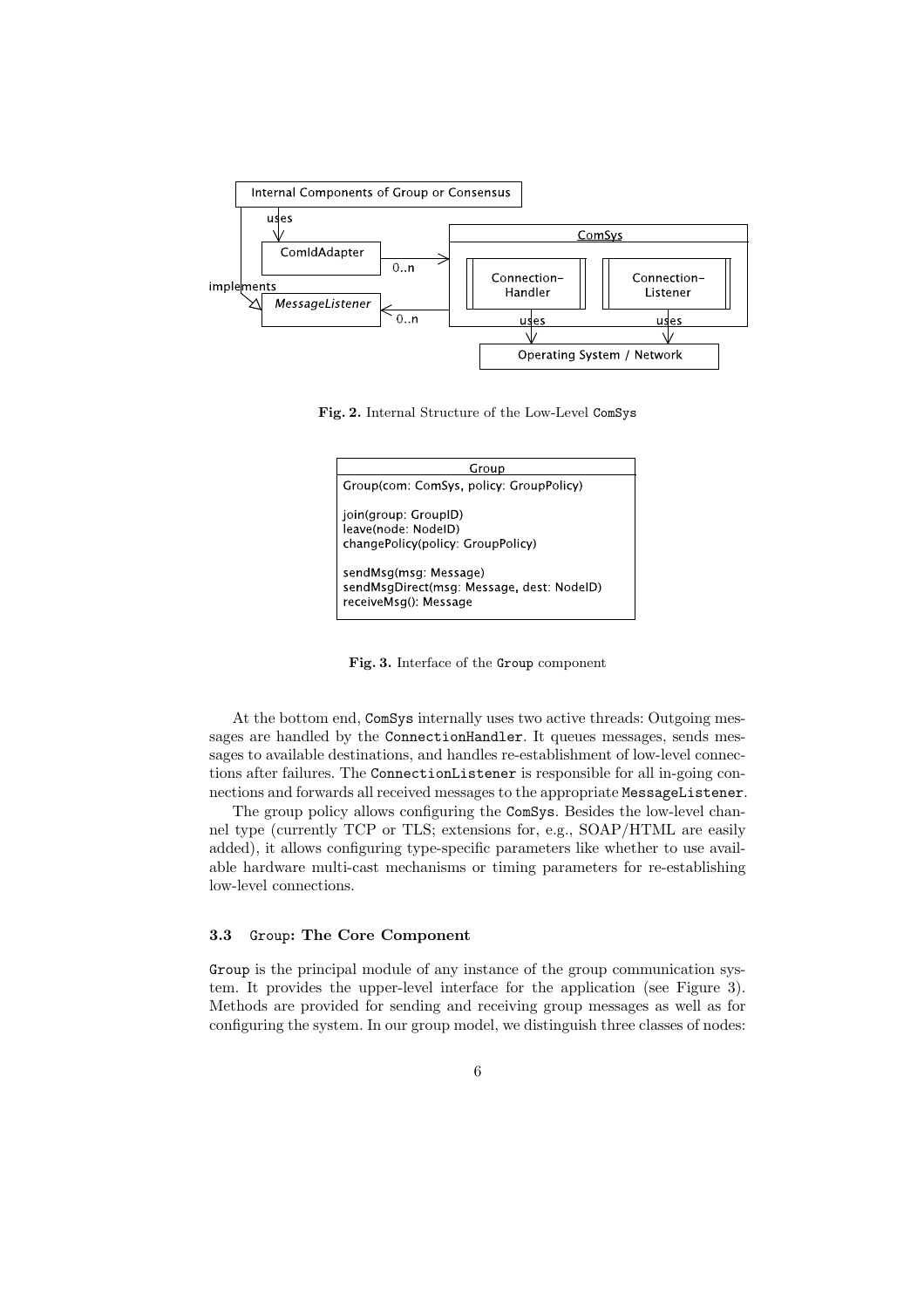- Core group members are responsible for determining total order; they automatically learn all group messages.
- External listeners do not participate in an ordering protocol; nevertheless, they may learn all group messages in the globally consistent order.
- External senders may send messages to the group without being part of the core group; they may also receive replies from the group in reaction to requests sent to the group via the group communication interface.

In our terminology, we use the term *group* to refer to the core group exclusively. External listeners and external senders are referred to as external nodes that interact with the group. Traditionally, many group communication systems use a closed-group model, where only group members may send group messages. We get such a closed-group model if we restrict all nodes to be core group members. Without this restriction, we support the more flexible *open-group* model [8], where interaction between external nodes and the core group is supported. The group policy defines which nodes are allowed to interact with a group.

For (re-)configuring the group, three methods are provided in the Group interface:

- join(group: GroupID) may be used for joining a given group group. A new group member first instantiates a ComSys and Group component. The join operation tries to send a join request as an external node to one of the group members. As soon as the client receives a positive reply, it instantiates a properly configured Consensus component. The policy to be used is contained in the reply from the group.
- leave(node: NodeID) requests that the given node is removed from the group. It is both possible that some node requests its own removal and that it requests the removal of another (e.g., permanently crashed) node.
- changePolicy(policy: GroupPolicy) is available for all other reconfiguration actions. All policy changes are subject to the group's agreement and are total-order delivered to all group members.

It is necessary to distinguish soft and hard reconfiguration requests. All requests are passed to the group via the group's total-order protocol. A soft policy change may simply be applied to all internal components of the group communication system at some node, as soon as the new policy is received. Such changes may, for example, affect timing parameters of a failure detector. A hard policy change needs additional coordination to ensure a safe transition to the new configuration. One example for this case is the complete replacement of the Consensus module.

A policy may further restrict acceptable operations by imposing limitations on valid policies, permitted senders, etc. If a operation is not accepted, consensus will decide the rejection of that operation. More details of the policy-based reconfiguration process will be discussed in Section 5.

The internal behavior of Group differs between external nodes and core group members. A core group member has a Consensus component, and Group basically passes all application requests (messages to be sent as well as all kind of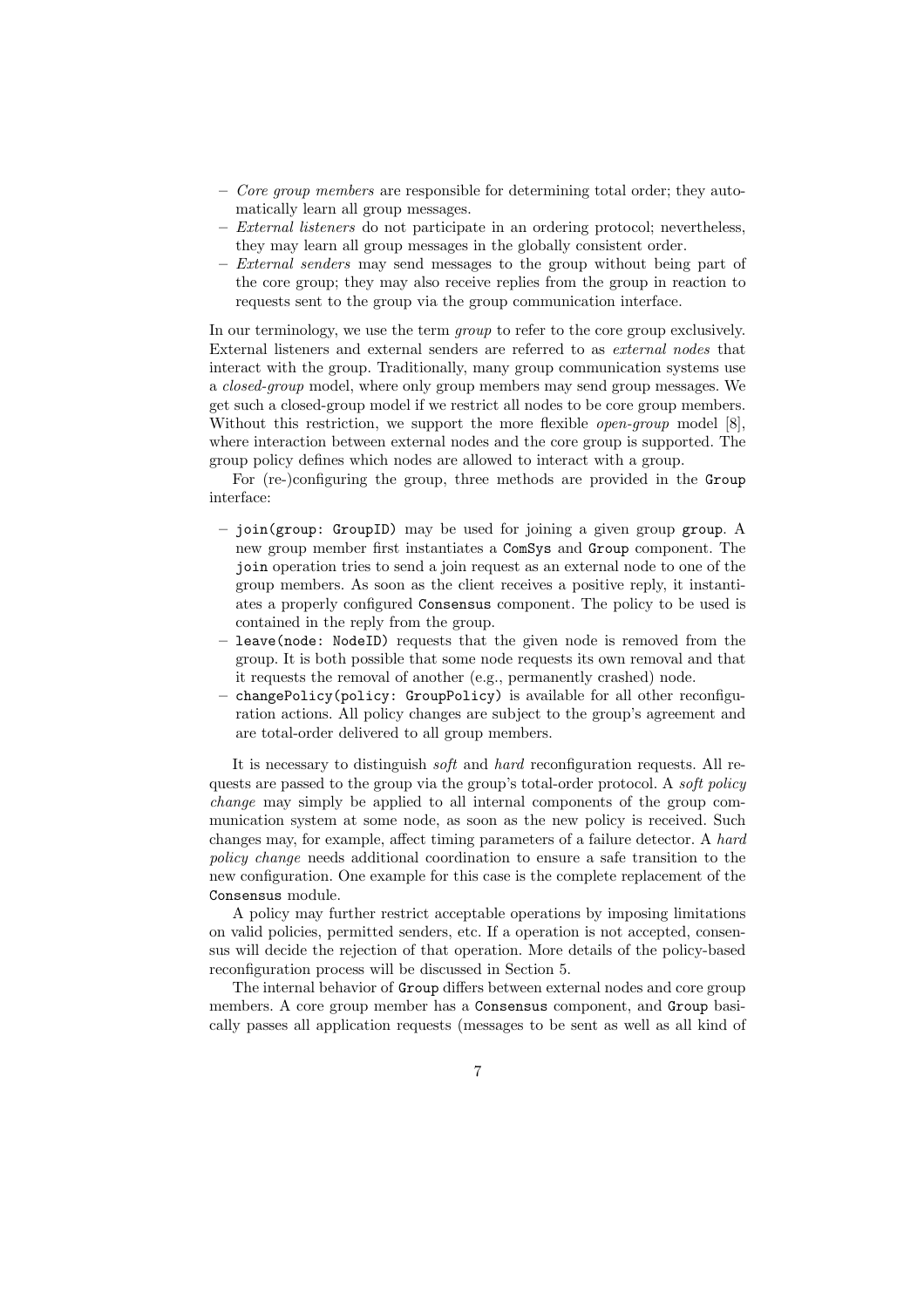| Consensus                                                           |  |
|---------------------------------------------------------------------|--|
| init(com: ComSys, nodes: NodelD[], policy: GroupPolicy<br>destroy() |  |
| propose(proposal: Proposal)<br>getValue(): ProposalReply            |  |

Fig. 4. Interface of the Consensus component

reconfigurations) as consensus proposals directly to its Consensus module. An external node has no Consensus module. Instead, it forwards all client requests as simple direct messages to a core group node. This group node then propagates this request to the group.

Another group policy influences the behavior of an external node. With the default send-to-one policy, such a node sends its request to one of the group members; if available, a primary or "leader" node is selected as recipient. For low-latency consensus algorithms based on the idea of "consensus in one communication step" [3], all nodes participating in the consensus protocol need to know the initial value. Thus, the sender has to broadcast its message to the whole group, which is specified with a *send-to-all* policy. A third policy, *send-to*one-retry-all first sends the message to one group node. If the message reception is not acknowledged by the group within a specified time, it is re-sent to the whole group. This procedure may, e.g., be used with Castro's algorithm [6] for Byzantine failures. It is an optimistic approach that uses a minimal number of messages in the good case (the selected contact node is not faulty). If it is faulty, re-sending the message to all nodes ensures that it will eventually be delivered to all.

#### 3.4 Consensus: Using Consensus for Total Order

It is the task of a total-order protocol to define an order on all messages sent to the group. In our system, a fault-tolerant consensus algorithm is used to define this order. Basically, this means that each message to be delivered is subject to a consensus decision.

The generic interface to Consensus is shown in Figure 4. It is only used by Group and not directly visible to the application. The propose operation passes a proposal as input for a consensus instance. The getValue method blocks until the next consensus instance reaches a decision and returns the decision result. Two additional methods are provided for initialization and clean shutdown. The semantics of the operations are defined as follows: The propose method has to guarantee that the proposal is eventually decided upon by the consensus instance, as long as the node that initiated that proposal does not fail. The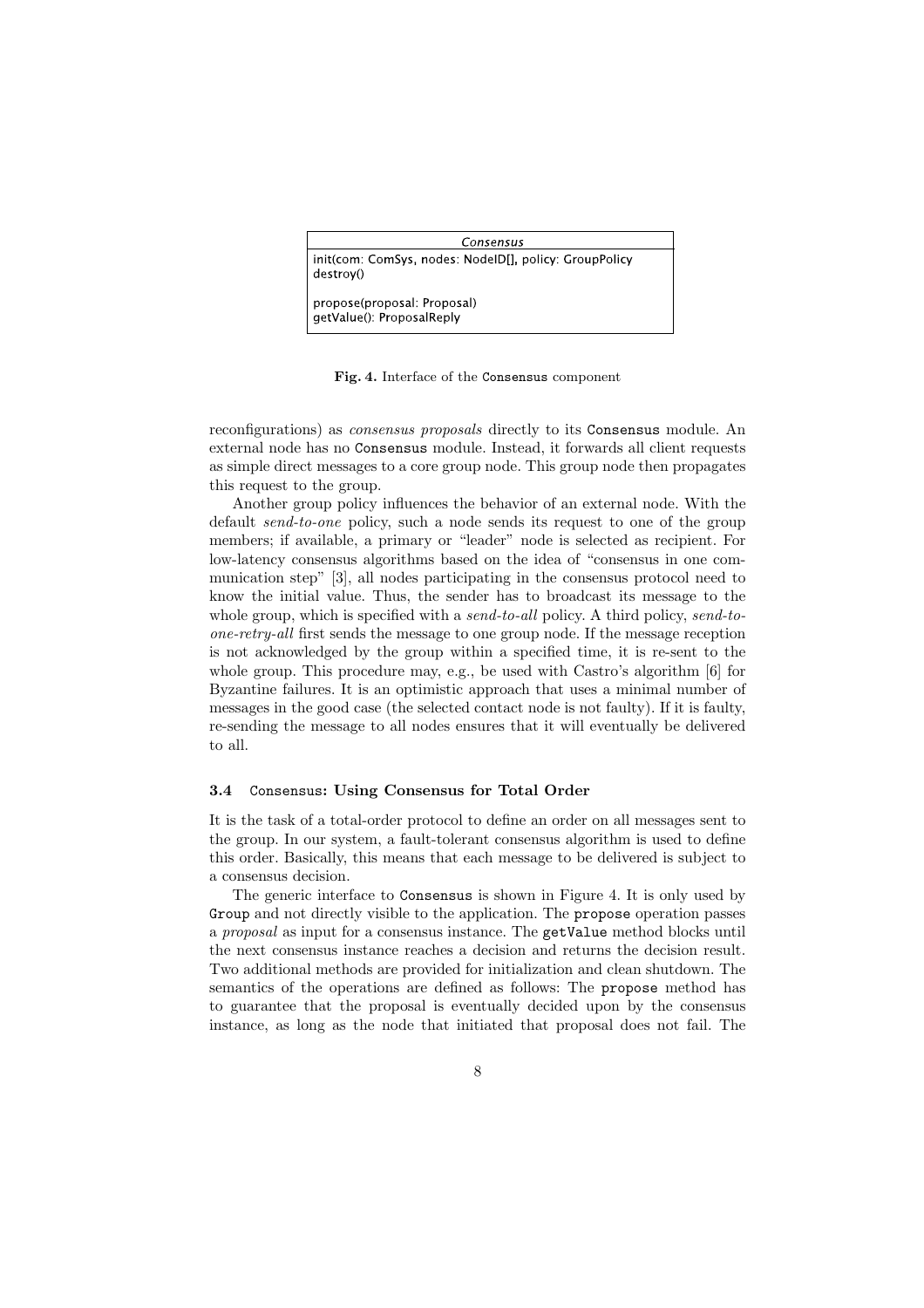getValue method returns values that have been decided in a globally defined order.

Using one consensus decision for each group message is a bottleneck. Therefore, a batching mechanism may be used: The group collects all messages sent to the group during some (short) period of time. One consensus decision defines the order of all such messages. This significantly reduces the overhead caused by the consensus algorithm; it however increases the latency slightly by the interval in which the system waits to collect messages. The run-time measurements in Section 6 illustrate the effect of such a batching mechanism. In the next section, we will focus on details of the consensus implementation.

# 4 Generic Paxos-Based Consensus

The consensus component of our group communication system is designed to be generic. Any agreement implementation that provides the above interface (as described in Section 3.4, Figure 4) can be used. Our current prototype implements a generic model for several variants of the Paxos algorithm. These variants include the classic Paxos using stable storage for crash-recovery [13], variants for crash-stop and crash-recovery without stable storage [2], and for Byzantine failures [6]. Specializations allow to optimize for low latency or for minimal communication costs.

For group communication, multiple instances of consensus, numbered consecutively by *instance numbers*<sup>3</sup>, are necessary; each instance corresponds to deciding the delivery of one message or one batch of messages.

Multiple consensus attempts may be executed for one consensus instance. We refer to these attempts as  $rounds<sup>4</sup>$ . A total order exists on all round numbers. The Paxos algorithm ensures that a decision in round i is never inconsistent with a previous decision of the same consensus instance in some round  $j < i$ .

### 4.1 Classic Paxos

The Paxos algorithm works in three phases. Each instance for a single decision may be considered as a 3-phase commit protocol, where the value to be committed is not yet known in the first phase. Instead, Phase 1 collects information about values that have potentially been committed in previous rounds. Phase 2 sends a proposal to the group. This is either the value learned in the first phase (which ensures consistency with previous consensus attempts), or, if no such value exists, an externally provided value. If sufficiently many nodes acknowledge the reception of the proposal, it may be committed in Phase 3.

<sup>3</sup> Unfortunately, authors writing about Paxos tend to use differing terminology. The term instance numbers is consistent with De Prisco; they are called decrees in Lamport's original work. In Castro's algorithm, they correspond to sequence numbers.

<sup>&</sup>lt;sup>4</sup> The term *round number* is again consistent with De Prisco. Lamport refers to these rounds as ballots; Castro uses the term view.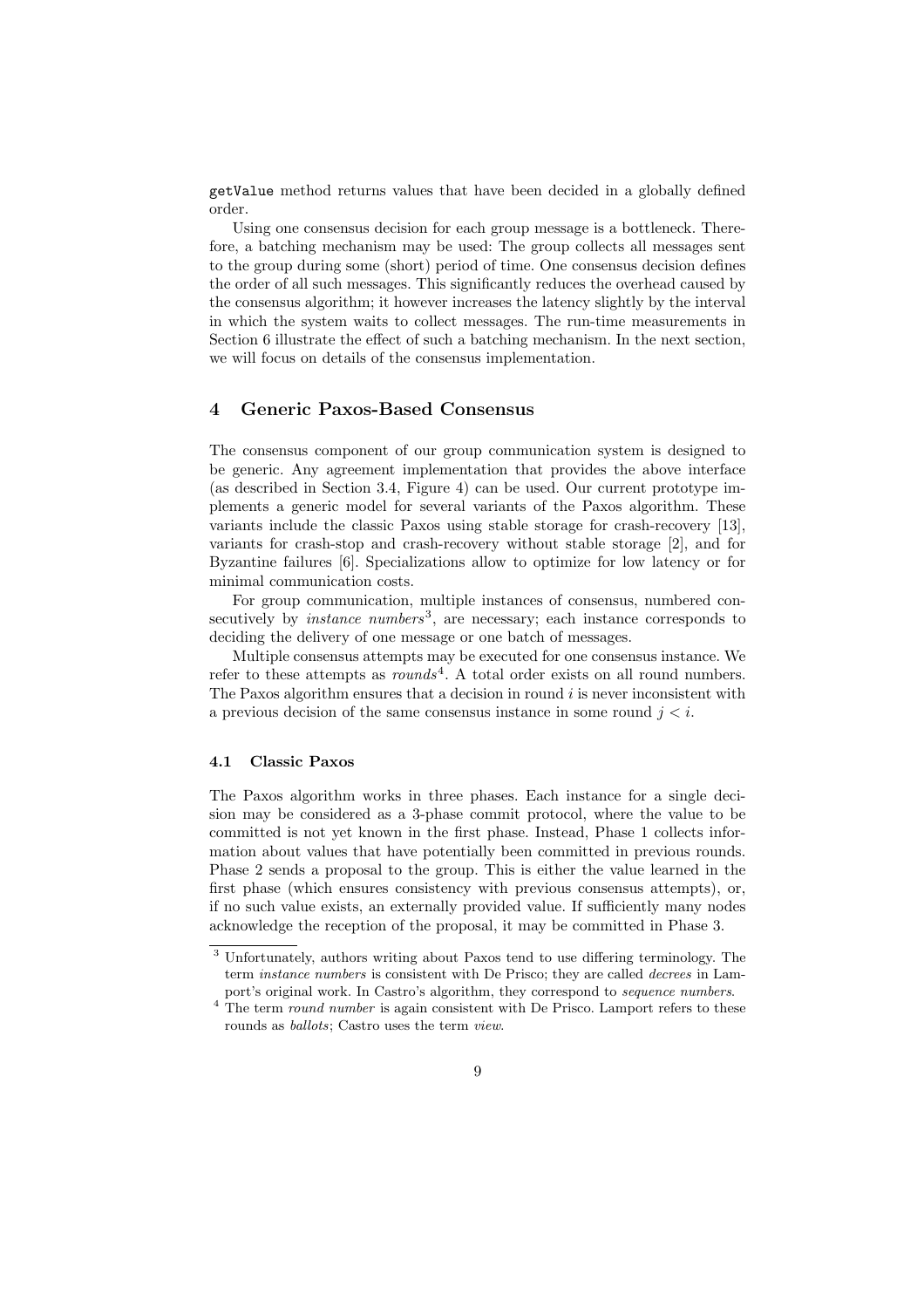

Fig. 5. Speed Variants of the Generic Paxos Implementation

Typically, the first phase is only executed when starting a new consensus attempt, e.g., after a leader change. As a further optimization, the first phase may be executed jointly for all instances: The leader sends a collect query to all others, indicating the lowest instance number whose decision result it does not know. If this request does not have the highest round number, it will be rejected. Otherwise, all nodes reply with a last message containing a list of all proposals or decisions known to them in higher-numbered instances.

Classic Paxos, as described by Lamport in [13], has a typical message exchange pattern as shown in Figure 5a. After the first phase, it requires three message delays for each consensus decision (Propose, Acknowledgement, Commit). Embedded in the group communication system, usually one additional message delay arises from the necessity to send the proposal to the leader node. Such a proposal may be sent either from a non-leader node participating in the consensus, or, as shown in Figure 5, from an external node.

#### 4.2 Paxos Speed Variants

The interaction patterns of non-Byzantine speed variants are shown in Figure 5b,c (Phase 1 is omitted, as it is identical in all variants). In the Fast Paxos variant (b), the acknowledgement and commit messages are joined by broadcasting the acknowledgement to all group nodes, which in turn may decide autonomously if sufficient acknowledgements have been sent. This variant essentially improves latency at the cost of an increased number of messages to be sent.

The Ultra Fast Paxos variant (c) uses the idea of one-communication-step consensus [3]. It is assumed that all group nodes have the same initial value (which requires a proposal to be broadcast to all nodes instead of sending it only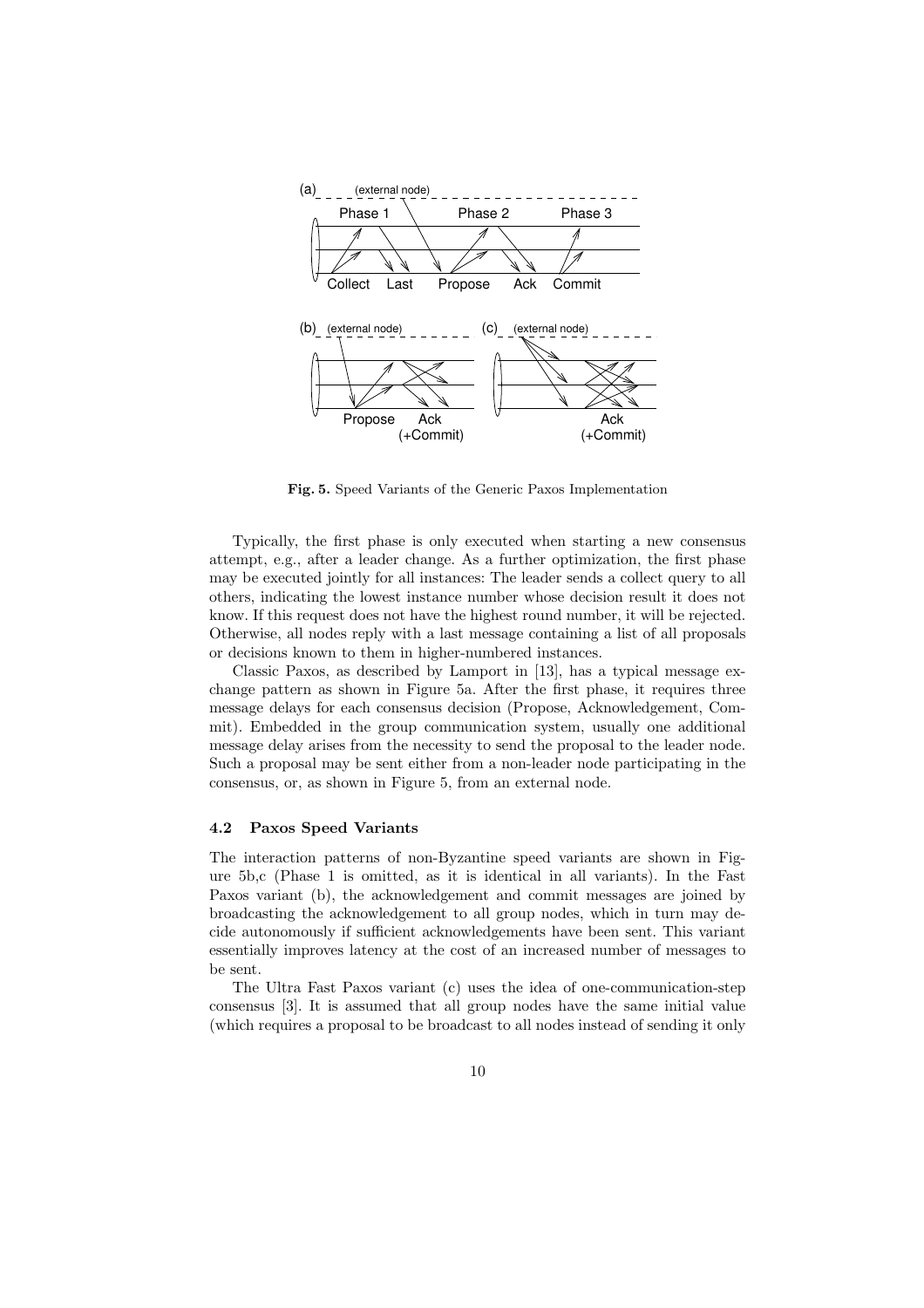to the leader). If all nodes receive identical acknowledgments, they may commit immediately. If not—which is easily the case when several clients try the propose values concurrently—a conflict is detected, and the algorithm reverts to classic Paxos. Consequently, this variant improves latency even further in an optimistic case. Furthermore, the crash of the designated leader has no negative influence on consensus (while in the other variants, a required leader change adds an additional delay); These improvements come at the cost of worse performance when concurrent access occurs.

#### 4.3 Handling Crash-Recovery Failures

In a crash-stop system model, all variants may be implemented in a straightforward way, as all nodes either function correctly or crash permanently. In a crash-recovery model, a correct node may temporarily crash and subsequently recover again, continuing to participate in the consensus protocol.

To make this continuation possible without provoking inconsistencies, significant state information must not be lost in a crash-recovery step. For example, in Phase 1 of the Paxos algorithm, each node has to send information about any value previously accepted by an acknowledgement, even if this acknowledgment precedes a crash-recovery cycle; thus, prior to sending such a acknowledgement, the received proposal needs to be written to some kind of stable storage.

A crash-recovery model is supported in all Paxos variants by using such a stable storage. This stable storage may, for example, be implemented using flash memory, a hard disk, or redundant hard disks, depending on available hardware and on the kind of physical faults to be tolerated. The implementation has to make sure, that a crash during write operations to stable storage does not lead to an inconsistent state. Our prototype implementation uses a hard disk to store state. After recovery, the internal state of the consensus algorithm can be recovered from stable storage.

#### 4.4 Handling Byzantine Failures

The basic structure of Paxos is also present in Castro's agreement algorithm [6] for Byzantine failures. Its interaction pattern requires three communication steps normal-case operation (i.e., in the second and third phase). Our implementation currently only supports the public-key based approach. Castro's variant without public-key cryptography in normal operation would allow to increase to performance, especially with a small number of participating nodes.

#### 4.5 Parallel Execution of Consensus

Using consensus for group communication, a sequence of consensus instances is executed, each labeled uniquely by a continuous instance number. As these instances are generally independent from each other (we will discuss restrictions in this issue in the next section), they can be executed in parallel.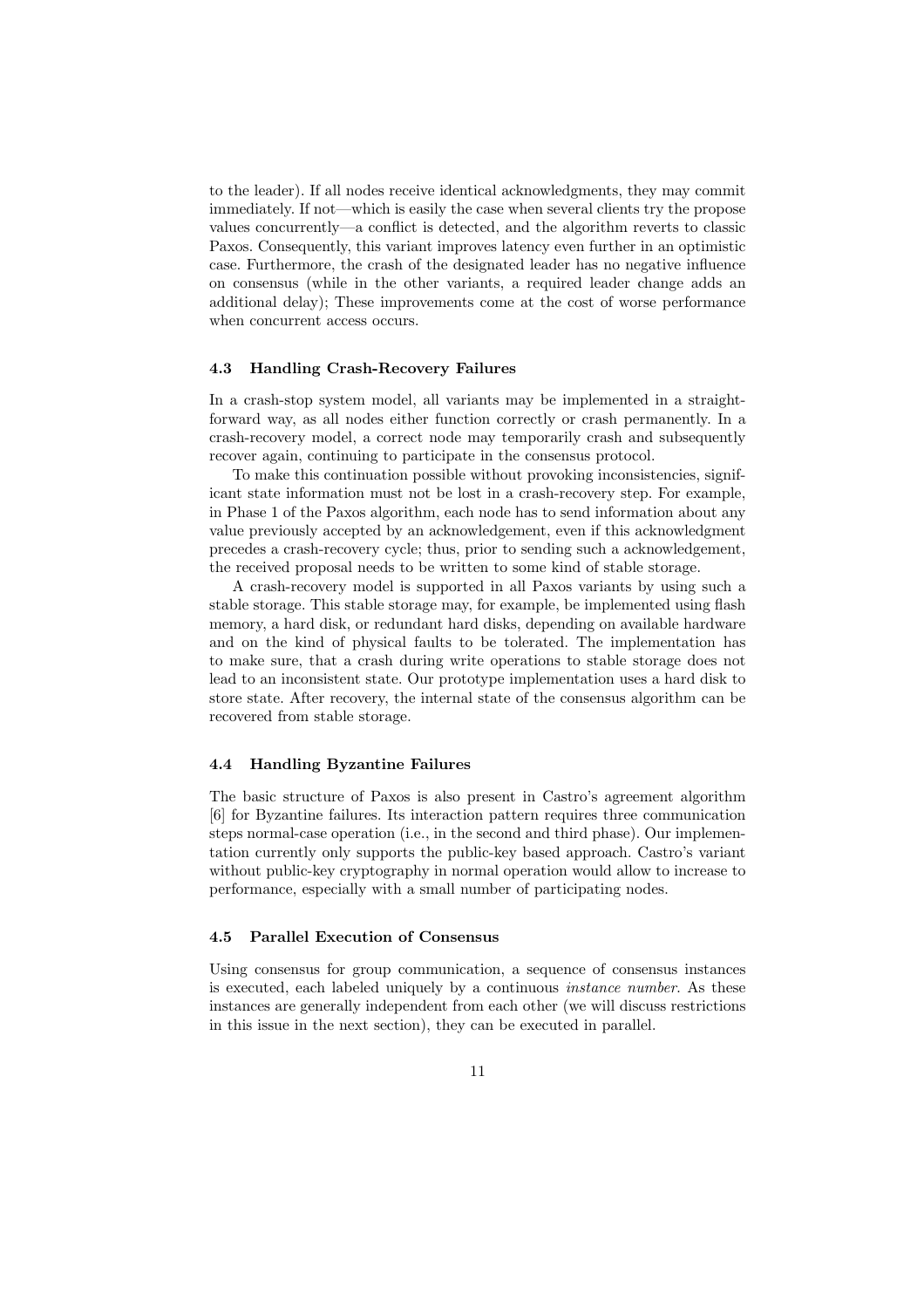| ComSys:Type                  | hard | TCP/IP-Communication  |
|------------------------------|------|-----------------------|
| ComSys:Reconnect             | soft | 60s                   |
| ComSys:Encryption            | hard | $\mathbf{n}$          |
| ComSys: Multicast            | soft | $\mathbf{n}$          |
| Consensus: Type              | hard | PaxosAgreement        |
| Consensus: Mode              | hard | StableStorageRecovery |
| Consensus: Timeout           | soft | 10s                   |
| Consensus: ParallelInstances | soft | 5                     |
| Group:BatchDelay             | soft | 100ms                 |
| .                            | .    | .                     |

Fig. 6. Policies for Configuring the Group Communication System

There is a some benefit from such parallelism, as the delay between successive decisions is substantially reduced. Furthermore, such a parallelism allows to join messages at low-level communication; e.g. a Propose message of one consensus instance can be transitted in combination with a Commit message of the previous instance. We will discuss the practical impact in Section 6.

#### 4.6 Generic Implementation

The structural similarity of all described variants allows a generic implementation strategy, which is less error-prone and simpler than implementing a consensus module for each variant from scratch. Our prototype uses an abstract base class that encapsulates the general Paxos logic (processing the three phases for each instance, handling leader changes, etc.). Specializations add all elements that are unique to either the crash-failure or the Byzantine-failure variant. Stable storage or fast and ultra-fast configurations only require minimal additional logic in the implementation.

# 5 Policy-based Reconfiguration

#### 5.1 Overview

The complete configuration of our group communication system is controlled by the group policy. This policy is represented by a key/value-map; Figure 6 shows typical values. All members of a group have the same policy, which is initially defined at group creation time. A joining node is automatically informed about the currently valid policy. This section discusses how various policy elements can be reconfigured dynamically at runtime, and what support is therefore needed in the implementations of Group and Consensus.

# 5.2 Performing Consistent Reconfiguration

All reconfigurations need to be performed consistently by the whole group. For this purpose, each reconfiguration is sent to the group as consensus proposal.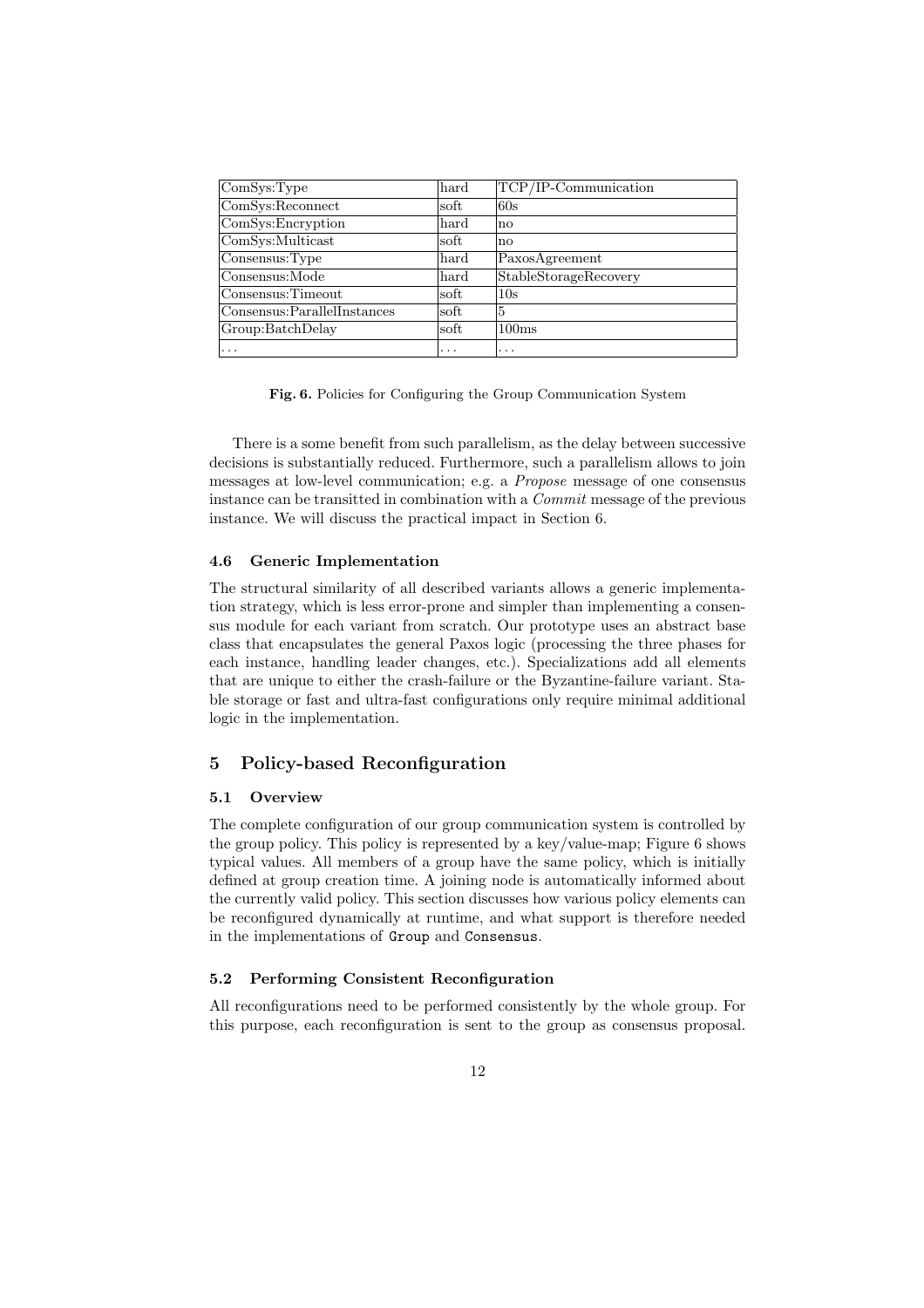The consensus decision not only defines the new policy to be adopted, but also determines exactly at which instance number this change is to be made.

Most policy changes, which we classify as "soft", may simply be applied to all components as soon as they are decided by the group. This kind of policy change is fully transparent to the application using the group communication system. The only run-time cost is, that one consensus instance needs to be executed to decide the new policy. This decision can be bundled with decisions on application messages, with the same bundling mechanism as described in Section 3.4. Thus, the cost for such reconfigurations is basically reduced to the mere effort of sending the policy to all group nodes.

### 5.3 Handling "Late" Nodes

Due to the asynchrony of the system model and the ability to tolerate faults (i.e., to decide the order of message delivery without the participation of all group nodes), some nodes might already have finished executing the consensus instance i (and maybe even subsequent instances  $i' > i$ ), while others have not. This is particularly a problem for reconfigurations like exchanging the consensus instance. Delaying the reconfiguration until all group nodes have finished the concerned consensus instances is not a viable option, as this will severely hinder reconfiguration if just one node is unavailable.

Two solutions are possible: Either old consensus instances have to be kept active until all group nodes know the decision value, or successful decision results have to be managed by a component that is always available in the system. In our system, we use the second option, as it simplifies internal management and consumes less resources. As soon as consensus is reached in one instance, the result is managed by the Group, and the consensus instance may be discarded. If a node lacks one decision result of one instance number and the corresponding consensus instance is no longer available, Group responds directly with an update message containing the final decision result. Furthermore, Group contains a garbage collection mechanism: Decision results are kept in a decision log only until each group node either has acknowledged the reception of that decision or has crashed permanently.

### 5.4 Reconfigurations and Parallel Instances

Section 4.5 explained, that multiple consensus instances may be executed in parallel, as they are independent of each other. This strategy contributes significantly to the system performance. However, the possibility of dynamic reconfigurations has an important impact on such a parallelism:. Suppose that a reconfiguration gets decided in consensus instance  $i$ . If this reconfiguration is supposed to influence instance  $i + 1$  (e.g., select which algorithm to use), we must not start instance  $i + 1$  until i is decided. Consequently, no parallelism is possible.

The solution to this problem is to limit the parallelism and delay the validity of reconfigurations. In this scheme, a reconfiguration decision in instance  $i$  gets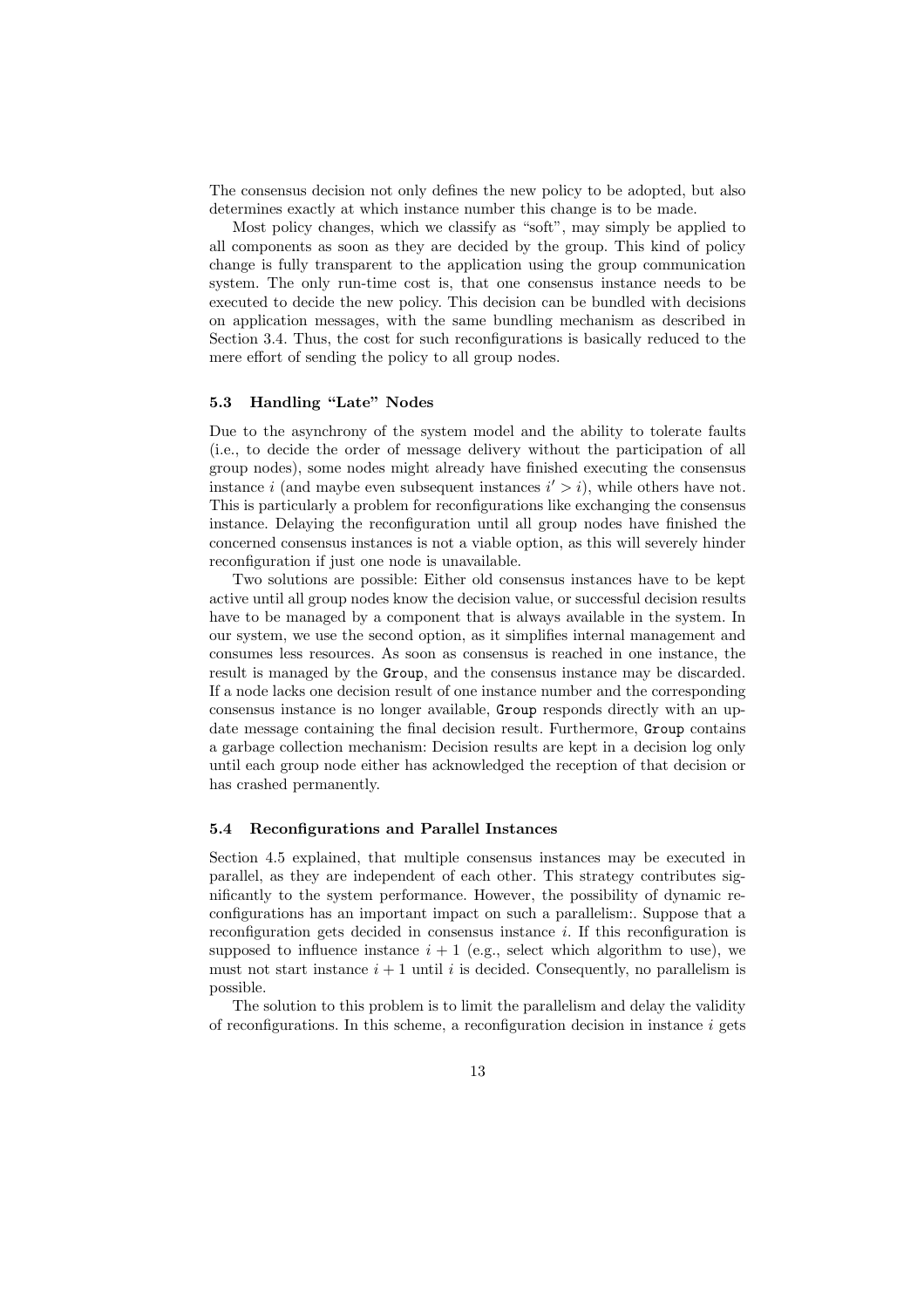valid only for consensus instances with a number greater than or equal to  $i+N$ , with N being a constant defined by a policy. This way, up to N consensus instances can be executed simultaneously. In practice, it is not essential to execute an infinite amount of parallel rounds; just a small number is needed. The drawback is, that a reconfiguration is delayed for  $N$  consensus executions. This may result in a long delay if no application messages are sent. To avoid this problem, a sequence of N no-operation proposals can be proposed to the group. This sort of strategy has also briefly been mentioned by Lamport in [13].

# 5.5 Handling Hard Reconfigurations

In contrast to *soft* reconfigurations, which are handled as described in Section 5.2, a hard reconfiguration is one that leads to an incompatible system modification. This is the case for modifications of the consensus module (replacing the algorithm) or of the ComSys (e.g., switching from plain TCP to SSL encryption).

The group module performs a clean change-over at a determined instance number i. It waits for completion of all instances less than  $i$ , initializes the new module implementation, transfers all relevant state information of the old implementation, and finally activates the new module.

### 5.6 Membership Changes

Membership changes by join or leave operations may be considered as soft or as hard. Treating them as soft, it is essential that the consensus implementation is able to handle membership changes internally. Treating them as hard removes this requirement, but increases the cost of the reconfiguration. Unfortunately, some consensus implementations do not support such a internal reconfiguration; for example, the view-change mechanisms of Castro's algorithm assumes a static number of nodes. In such a case, a hard reconfiguration is performed by replacing Consensus with a new instance having the same type, but a different node set. On the other hand, node set changes can easily be integrated, e.g., in a implementation of classic Paxos. In cases like this, a soft reconfiguration strategy is to be preferred. Our implementation supports both variants to obtain best efficiency for hard reconfiguration steps without limiting possible implementations of the consensus module.

# 6 Validation

We have carried out several test to evaluate to performance of our consensusbased group communication system. All test have been done on GHz Intel Pentium 4 (3.0 GHz) workstations running Linux (kernel 2.4.30), connected via a 100-BaseT network.

The most important factor in system performance of a consensus-based group communication system is the cost for a consensus decision. Figure 7 shows the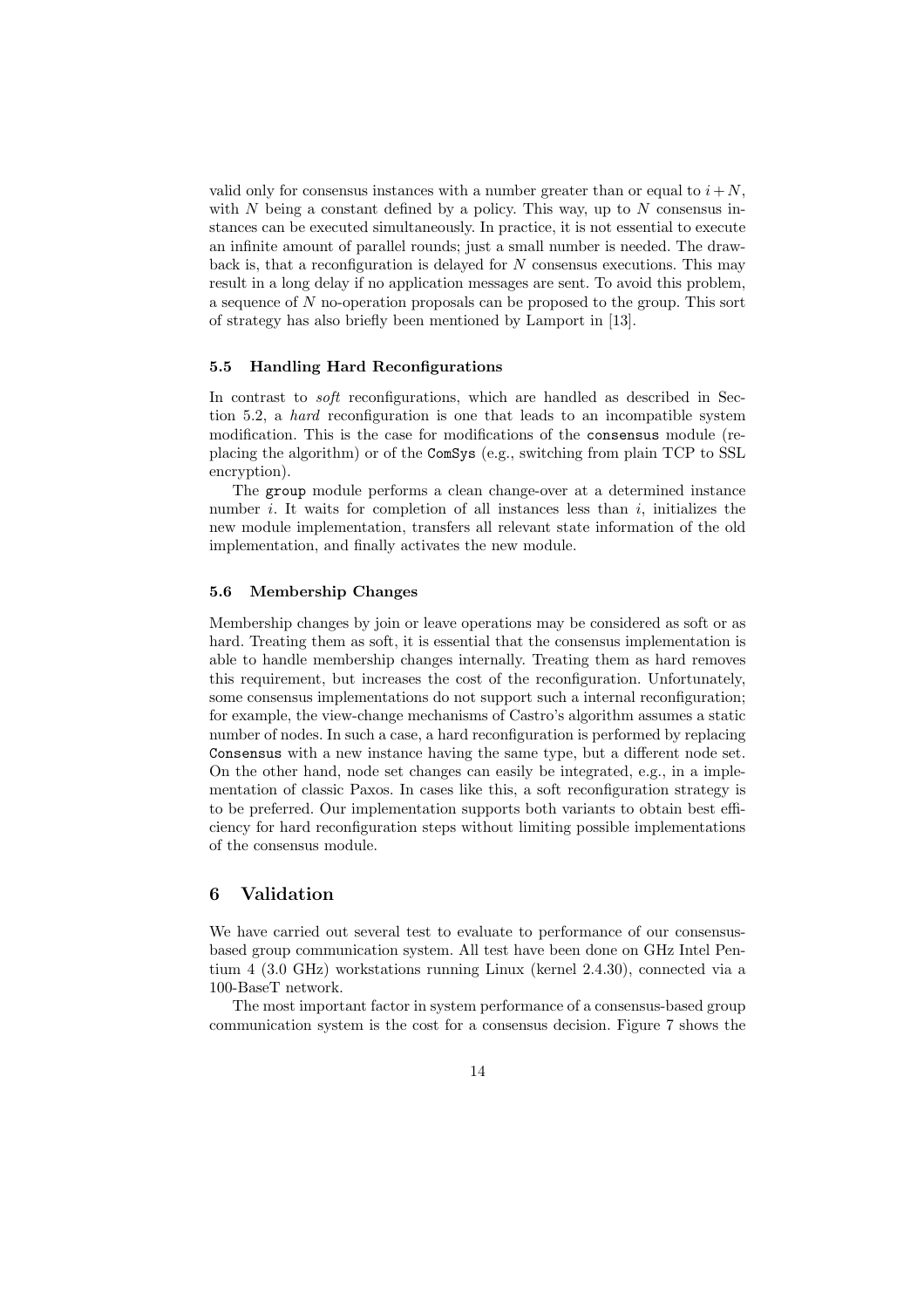

Fig. 8. Effect of Parallelism on Classic Paxos (Crash-Stop)

number of consensus decisions per second that our system achieves in relation to the number of core group nodes, for various consensus instances. The recovery variants use synchronous writes to the local disk as stable storage; the parallelism of consensus decision was limited to five parallel instances.

For all variants, the system scales well with an increasing number of nodes. The limiting factor in the stable-storage variants are the synchronous write operations; thus there is only little difference between Classic Paxos and Fast Paxos in these cases. The Byzantine consensus instance is, as it might be expected, the most costly variant. Our current prototype uses public-key based signatures; we do not yet support the more efficient variant of Castro [6] based on symmetric message authenticators.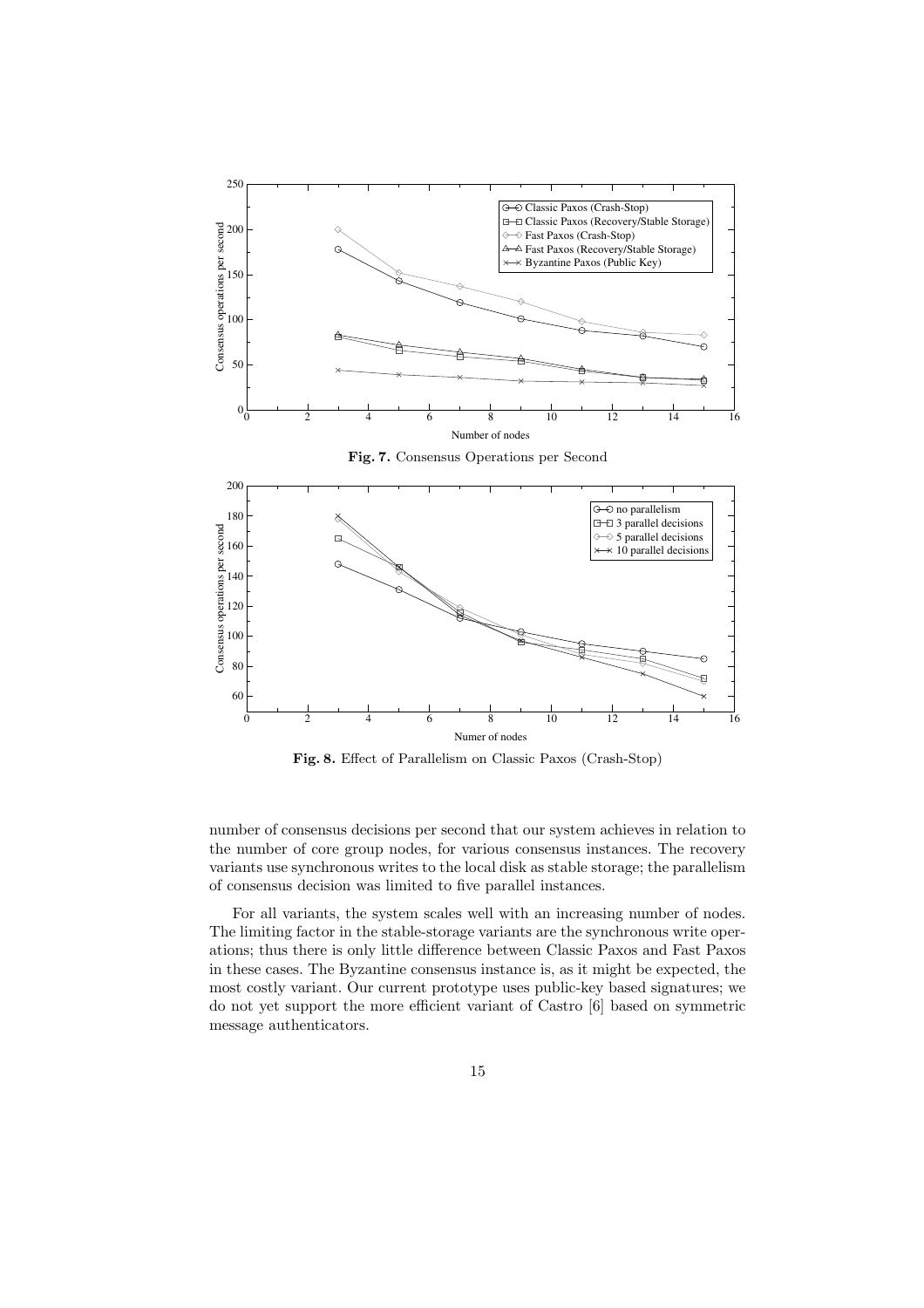

Fig. 9. Over-all Group Message Latency with Different Consensus Algorithms

Parallelism of consensus operations, as explained in Section 4.5, makes reconfiguration a slightly more complicated task. Therefore, we examined in another experiment the benefit of such parallelism. Figure 8 shows the number of consensus decisions per second for different degrees of parallelism. For a small number of nodes (less than nine), such parallelism increases the performance. Somewhat unexpected, the performance decreases at a higher number of nodes, which is probably due to the overhead of internal synchronization. The results thus also show that a dynamic configuration of the parallelism depending on the number of nodes is necessary to get optimal performance. Hardly any difference exists between five and ten parallel rounds, which coincides with the exception that a small number of parallel rounds is always sufficient.

From the application point of view, an essential parameter is the message latency. Figure 9 shows the latency for three different consensus variants, depending on the core group size. All times are per-message latencies averaged over 100 messages sent to group, measured at the application-level group interface.

# 7 Summary and Future Work

We have presented a group communication system based on fault-tolerant consensus algorithms. Our system makes two main scientific contributions: First, it allows to be tailored to application-specific and environment-specific requirements. The broad range of these customizations includes, among others, the failure model (crash-stop, crash-recovery, and Byzantine), low-level communication mechanisms, and timing properties. Second, it efficiently supports run-time reconfiguration of all such customizations without service interruption.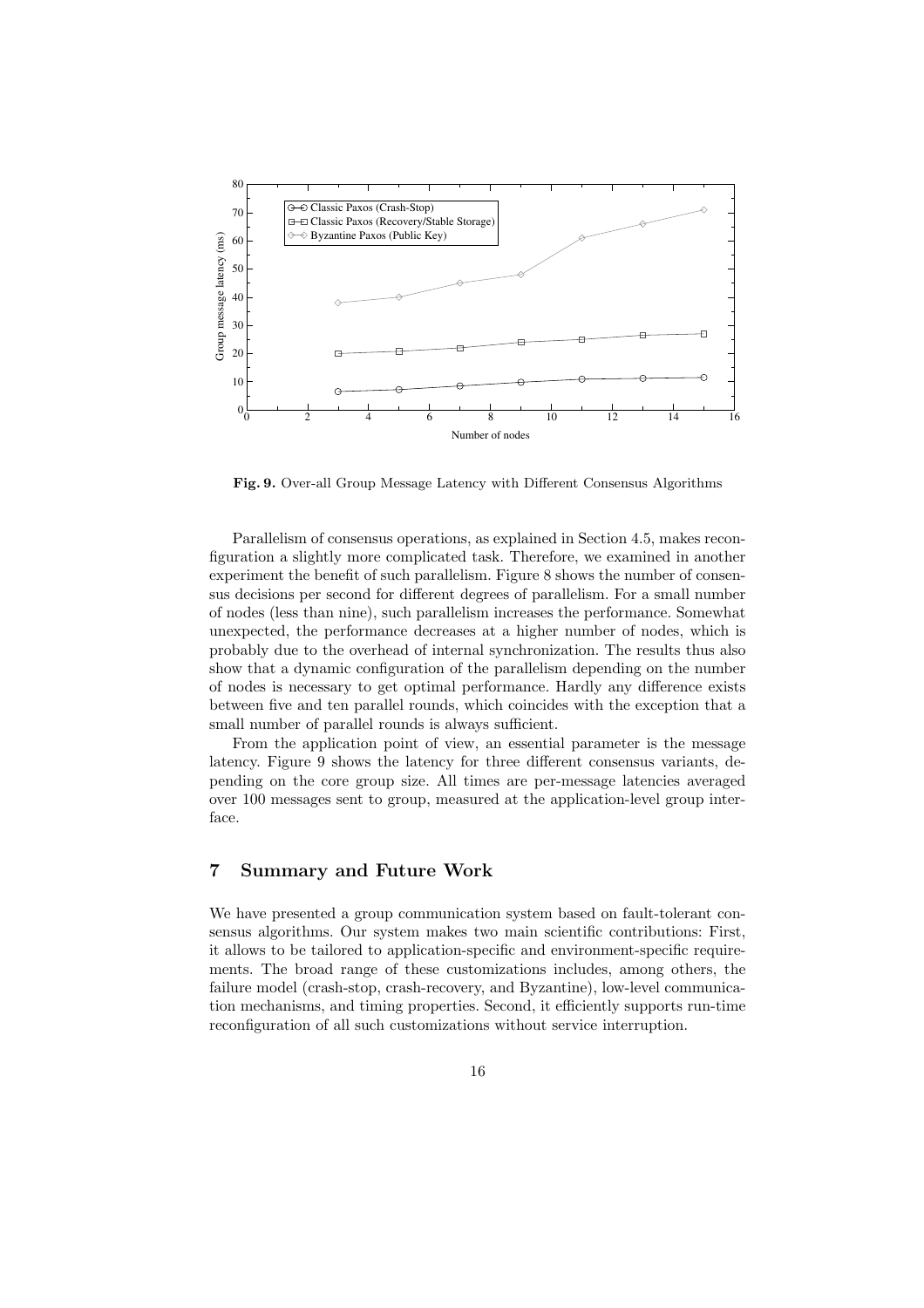The design of our group communication system, composed of the Group, a ComSys, a Consensus, and a GroupPolicy instance was presented in detail. The consensus instance encapsulates arbitrary consensus algorithms; our current implementations uses variants of the Paxos algorithm. We have given an detailed overview of these variants, which support several failure models and parameterizations to optimize latency and message overhead. The policy-based configuration mechanisms allows run-time reconfiguration transparent to the application and with negligible overhead. A practical performance analysis of our implementation evaluated our system design. We have analyzed the throughput and latency characteristics of different configurations to illustrate the feasibility of our approach.

Our current prototype has not yet been optimized, so we still anticipate further improvements of the presented measurements. Adding additional variants of the agreement component, like Byzantine consensus based on symmetric message authenticators or the ABBA algorithm, is being considered. On a broader scope, we currently work on a middleware integration of our system; we target, first, at a integration into the FT-CORBA implementation GroupPac for active replication; second, we will use the system in our dynamically configurable AspectIX middleware.

# References

- 1. Martin Bertier, Olivier Marin, and Pierre Sens. Implementation and performance evaluation of an adaptable failure detector. In Proceedings of the International Conference on Dependable Systems and Networks (DSN'2002), pages 354–363, 2002.
- 2. Romain Boichat, Partha Dutta, Svend Frølund, and Rachid Guerraoui. Deconstructing Paxos. SIGACT News, 34(1):47–67, 2003.
- 3. Francisco Brasileiro, Fabíola Greve, Achour Mostéfaoui, and Michel Raynal. Consensus in one communication step. In Proc. of Parallel Computing Technologies, 6th International Conference, PaCT 2001, Novosibirsk, Russia, September 3-7, 2001, pages 42–50, 2001.
- 4. Christian Cachin, Klaus Kursawe, and Victor Shoup. Random oracles in constantipole: practical asynchronous byzantine agreement using cryptography (extended abstract). In Symposium on Principles of Distributed Computing, pages 123–132, 2000.
- 5. Lásaro J. Camargos and Edmundo R. M. Madeira. DisCusS and FuSe: considering modularity, genericness and adaptation in the development of consensus and fault detection services. In Rogério de Lemos, Taisy Weber, and João Batista Camargo Jr., editors, Proceedings of the Latin American Symposium on Dependable Computing (LADC 2003), volume 2847 / 2003 of Lecture Notes in Computer Science  $(LNCS)$ , pages 234 – 253, São Paulo, SP – Brazil, October 2003. Springer-Verlag Heidelberg. ISSN: 0302-9743.
- 6. Miguel Castro. Practical Byzantine Fault Tolerance. PhD thesis, MIT Laboratory for Computer Science, Cambridge, MA, 2001.
- 7. Tushar Deepak Chandra and Sam Toueg. Unreliable failure detectors for reliable distributed systems. Journal of the ACM, 43(2):225–267, 1996.
- 8. Xavier Défago, André Schiper, and Péter Urbán. Total order broadcast and multicast algorithms: Taxonomy and survey. ACM Comput. Surv., 36(4):372–421, 2004.